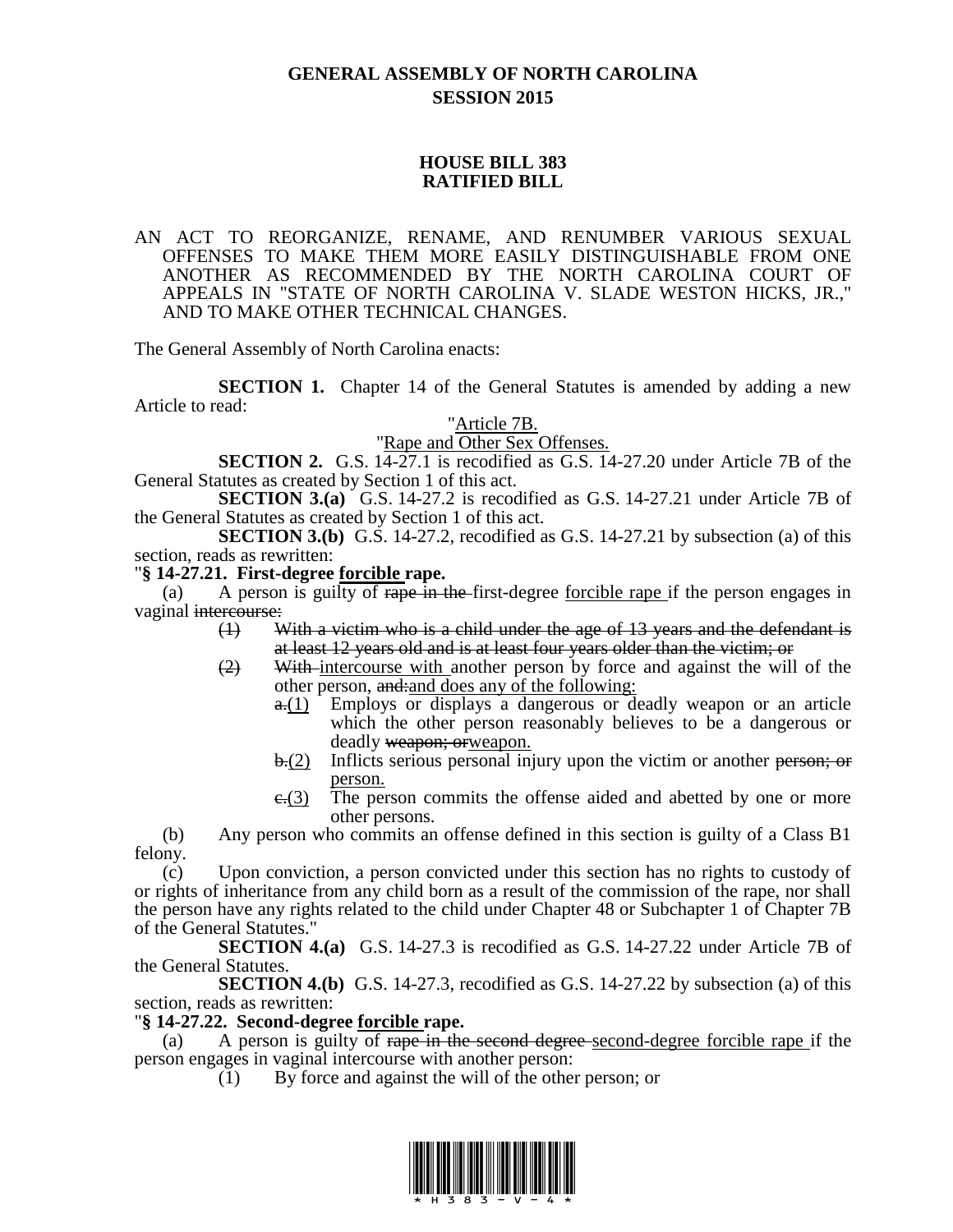(2) Who is mentally disabled, mentally incapacitated, or physically helpless, and the person performing the act knows or should reasonably know the other person is mentally disabled, mentally incapacitated, or physically helpless.

(b) Any person who commits the offense defined in this section is guilty of a Class C felony.

(c) Upon conviction, a person convicted under this section has no rights to custody of or rights of inheritance from any child conceived during the commission of the rape, nor shall the person have any rights related to the child under Chapter 48 or Subchapter 1 of Chapter 7B of the General Statutes."

**SECTION 5.(a)** G.S. 14-27.2A is recodified as G.S. 14-27.23 under Article 7B of the General Statutes.

**SECTION 5.(b)** G.S. 14-27.2A, recodified as G.S. 14-27.23 by subsection (a) of this section, reads as rewritten:

## "**§ 14-27.23. Rape of a child; adult offender.Statutory rape of a child by an adult.**

(a) A person is guilty of  $f$  rape of a child-statutory rape of a child by an adult if the person is at least 18 years of age and engages in vaginal intercourse with a victim who is a child under the age of 13 years.

… (e) The offense under  $\overline{G.S. 14-27.2(a)(1)}$  G.S. 14-27.24 is a lesser included offense of the offense in this section."

**SECTION 6.** Article 7B of Chapter 14 of the General Statutes, as created by Section 1 of this act, is amended by adding a new section to read:

## "**§ 14-27.24. First-degree statutory rape.**

(a) A person is guilty of first-degree statutory rape if the person engages in vaginal intercourse with a victim who is a child under the age of 13 years and the defendant is at least 12 years old and is at least four years older than the victim.

(b) Any person who commits an offense defined in this section is guilty of a Class B1 felony.

(c) Upon conviction, a person convicted under this section has no rights to custody of or rights of inheritance from any child born as a result of the commission of the rape, nor shall the person have any rights related to the child under Chapter 48 or Subchapter 1 of Chapter 7B of the General Statutes."

**SECTION 7.(a)** G.S. 14-27.7A is recodified as G.S. 14-27.25 under Article 7B of Chapter 14 of the General Statutes.

**SECTION 7.(b)** G.S. 14-27.7A, as amended by S.L. 2015-62 and recodified as G.S. 14-27.25 by subsection (a) of this section, reads as rewritten:

## "**§ 14-27.25. Statutory rape or sexual offense of person who is 15 years of age or younger.**

(a) A defendant is guilty of a Class B1 felony if the defendant engages in vaginal intercourse or a sexual act with another person who is 15 years of age or younger and the defendant is at least 12 years old and at least six years older than the person, except when the defendant is lawfully married to the person.

(b) Unless the conduct is covered under some other provision of law providing greater punishment, a defendant is guilty of a Class C felony if the defendant engages in vaginal intercourse or a sexual act with another person who is 15 years of age or younger and the defendant is at least 12 years old and more than four but less than six years older than the person, except when the defendant is lawfully married to the person."

**SECTION 8.(a)** G.S. 14-27.4 is recodified as G.S. 14-27.26 under Article 7B of Chapter 14 of the General Statutes.

**SECTION 8.(b)** G.S. 14-27.4, recodified as G.S. 14-27.26 by subsection (a) of this section, reads as rewritten:

## "**§ 14-27.26. First-degree forcible sexual offense.**

(a) A person is guilty of a sexual offense in the first degree <u>forcible sexual offense</u> if the person engages in a sexual act:

- $(1)$  With a victim who is a child under the age of 13 years and the defendant is at least 12 years old and is at least four years older than the victim; or
- (2) With act with another person by force and against the will of the other person, and:and does any of the following: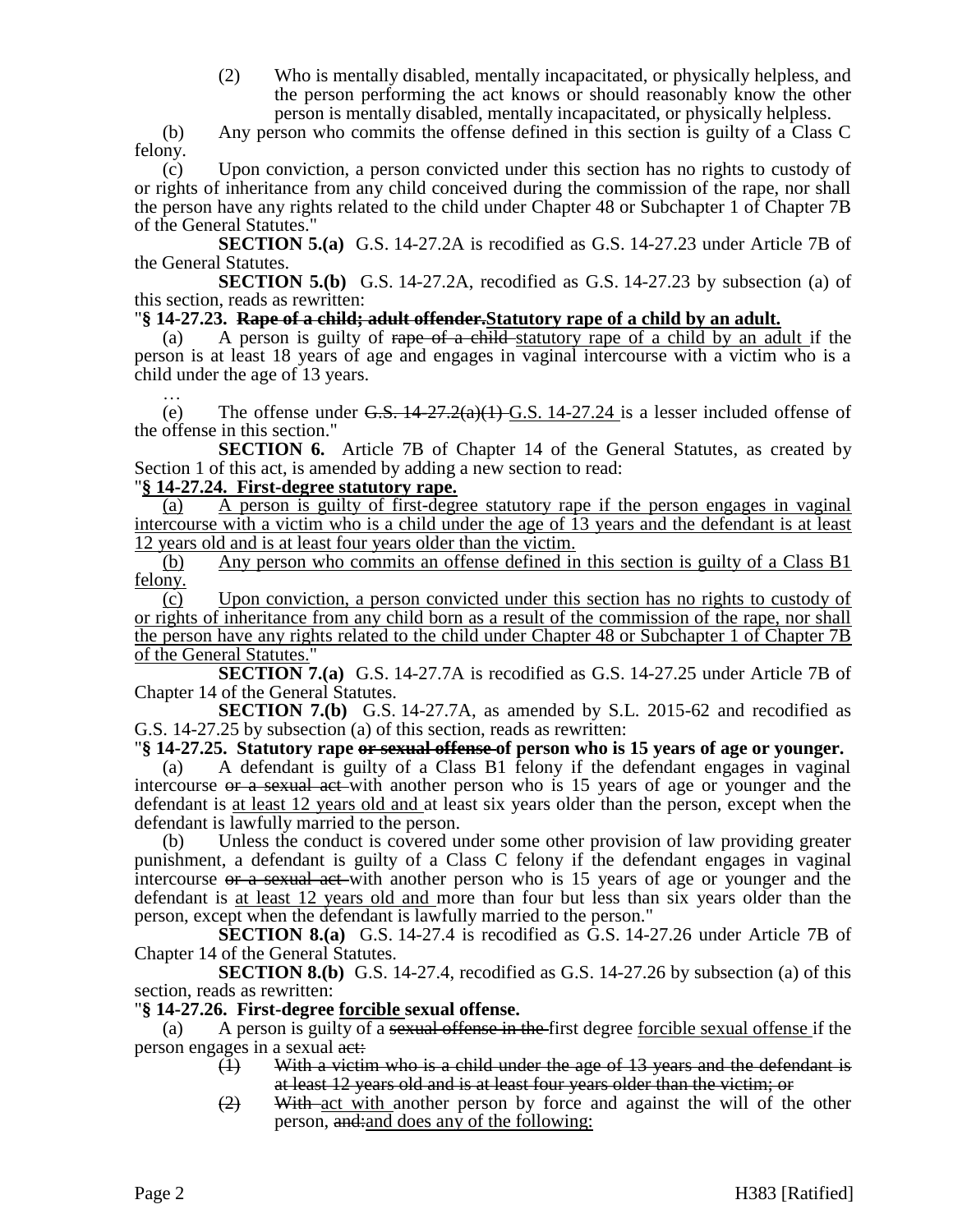- $\theta$ .(1) Employs or displays a dangerous or deadly weapon or an article which the other person reasonably believes to be a dangerous or deadly weapon; or weapon.
- $\frac{\partial}{\partial t}(2)$  Inflicts serious personal injury upon the victim or another person; orperson.
- $\epsilon$ .(3) The person commits the offense aided and abetted by one or more other persons.

(b) Any person who commits an offense defined in this section is guilty of a Class B1 felony."

**SECTION 9.(a)** G.S. 14-27.5 is recodified as G.S. 14-27.27 under Article 7B of Chapter 14 of the General Statutes.

**SECTION 9.(b)** G.S. 14-27.5, recodified as G.S. 14-27.27 by subsection (a) of this section, reads as rewritten:

## "**§ 14-27.27. Second-degree forcible sexual offense.**

(a) A person is guilty of  $\alpha$  sexual offense in the second degree forcible sexual offense if the person engages in a sexual act with another person:

- (1) By force and against the will of the other person; or
- (2) Who is mentally disabled, mentally incapacitated, or physically helpless, and the person performing the act knows or should reasonably know that the other person is mentally disabled, mentally incapacitated, or physically helpless.

(b) Any person who commits the offense defined in this section is guilty of a Class C felony."

**SECTION 10.(a)** G.S. 14-27.4A is recodified as G.S. 14-27.28 under Article 7B of Chapter 14 of the General Statutes as created by Section 1 of this act.

**SECTION 10.(b)** G.S. 14-27.4A, recodified as G.S. 14-27.28 by subsection (a) of this section, reads as rewritten:

#### "**§ 14-27.28. Sexual offense with a child; adult offender.Statutory sexual offense with a child by an adult.**

(a) A person is guilty of sexual offense with a child statutory sexual offense with a child by an adult if the person is at least 18 years of age and engages in a sexual act with a victim who is a child under the age of 13 years.

… (d) The offense under  $G.S. 14-27.4(a)(1)G.S. 14-27.29$  is a lesser included offense of the offense in this section."

**SECTION 11.** Article 7B of Chapter 14 of the General Statutes, as created by Section 1 of this act, is amended by adding a new section to read:

## "**§ 14-27.29. First-degree statutory sexual offense.**

(a) A person is guilty of first-degree statutory sexual offense if the person engages in a sexual act with a victim who is a child under the age of 13 years and the defendant is at least 12 years old and is at least four years older than the victim.

(b) Any person who commits an offense defined in this section is guilty of a Class B1 felony."

**SECTION 12.** Article 7B of Chapter 14 of the General Statutes, as created by Section 1 of this act, is amended by adding the following new section:

# "**§ 14-27.30. Statutory sexual offense with a person who is 15 years of age or younger.**

(a) A defendant is guilty of a Class B1 felony if the defendant engages in a sexual act with another person who is 15 years of age or younger and the defendant is at least 12 years old and at least six years older than the person, except when the defendant is lawfully married to the person.

(b) Unless the conduct is covered under some other provision of law providing greater punishment, a defendant is guilty of a Class C felony if the defendant engages in a sexual act with another person who is 15 years of age or younger and the defendant is at least 12 years old and more than four but less than six years older than the person, except when the defendant is lawfully married to the person."

**SECTION 13.(a)** G.S. 14-27.7(a) is recodified as G.S. 14-27.31 under Article 7B of Chapter 14 of the General Statutes as created by Section 1 of this act.

**SECTION 13.(b)** G.S. 14-27.7(a), recodified as G.S. 14-27.31 by subsection (a) of this section, reads as rewritten: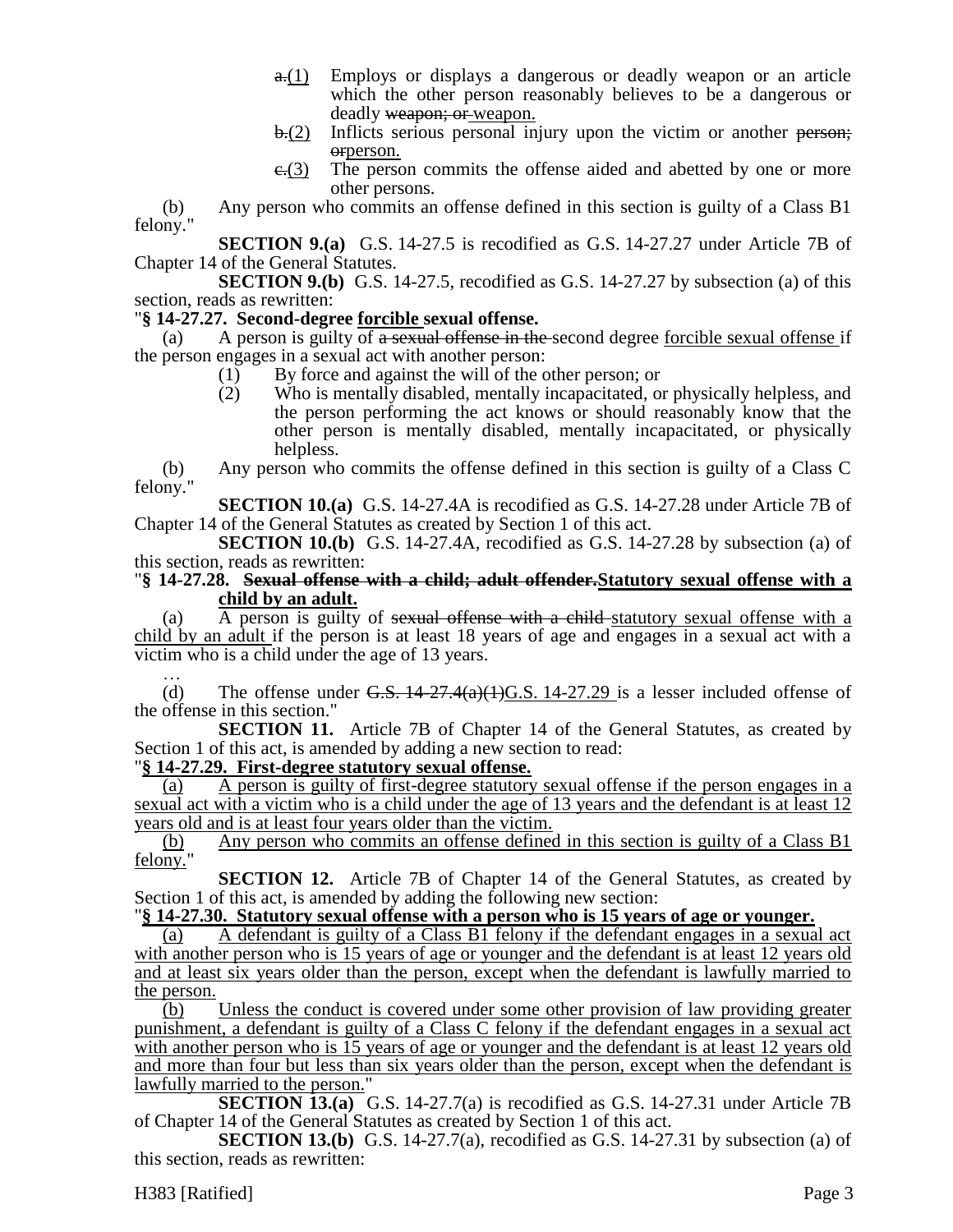### "**§ 14-27.31. Intercourse and sexual offenses with certain victims; consent no defense.Sexual activity by a substitute parent or custodian.**

(a) If a defendant who has assumed the position of a parent in the home of a minor victim engages in vaginal intercourse or a sexual act with a victim who is a minor residing in the home, or if a person having custody of a victim of any age or a person who is an agent or employee of any person, or institution, whether such institution is private, charitable, or governmental, having custody of a victim of any age engages in vaginal intercourse or a sexual act with such victim, home, the defendant is guilty of a Class E felony.

(b) If a person having custody of a victim of any age or a person who is an agent or employee of any person, or institution, whether such institution is private, charitable, or governmental, having custody of a victim of any age engages in vaginal intercourse or a sexual act with such victim, the defendant is guilty of a Class E felony.

(c) Consent is not a defense to a charge under this section."

**SECTION 14.(a)** G.S. 14-27.7(b) is recodified as G.S. 14-27.32 under Article 7B of Chapter 14 of the General Statutes as created by Section 1 of this act.

**SECTION 14.(b)** G.S. 14-27.7(b), recodified as G.S. 14-27.32 by subsection (a) of this section, reads as rewritten:

## "**§ 14-27.32. Sexual activity with a student.**

 $(\theta)$ (a) If a defendant, who is a teacher, school administrator, student teacher, school safety officer, or coach, at any age, or who is other school personnel, and who is at least four years older than the victim engages in vaginal intercourse or a sexual act with a victim who is a student, at any time during or after the time the defendant and victim were present together in the same school, but before the victim ceases to be a student, the defendant is guilty of a Class G felony, except when the defendant is lawfully married to the student. The term "same school" means a school at which the student is enrolled and the defendant is employed, assigned, or volunteers.

(b) A defendant who is school personnel, other than a teacher, school administrator, student teacher, school safety officer, or coach, and is less than four years older than the victim and engages in vaginal intercourse or a sexual act with a victim who is a student, is guilty of a Class A1 misdemeanor.

(c) This subsection section shall apply unless the conduct is covered under some other provision of law providing for greater punishment.

(d) Consent is not a defense to a charge under this section.

(e) For purposes of this subsection, section, the terms "school", "school personnel", and "student" shall have the same meaning as in G.S. 14-202.4(d). For purposes of this subsection, section, the term "school safety officer" shall include a school resource officer or any other person who is regularly present in a school for the purpose of promoting and maintaining safe and orderly schools."

**SECTION 15.** G.S. 14-27.5A is recodified as G.S. 14-27.33 under Article 7B of Chapter 14 of the General Statutes as created by Section 1 of this act. G.S. 14-27.8 through G.S. 14-27.10 are recodified as G.S. 14-27.34 through G.S. 14-27.36 under Article 7B of Chapter 14 of the General Statutes as created by Section 1 of this act.

**SECTION 16.** G.S. 14-202.4(d)(1) reads as rewritten:

- "(d) For purposes of this section, the following definitions apply:
	- (1) "Indecent liberties" means:
		- a. Willfully taking or attempting to take any immoral, improper, or indecent liberties with a student for the purpose of arousing or gratifying sexual desire; or
		- b. Willfully committing or attempting to commit any lewd or lascivious act upon or with the body or any part or member of the body of a student.

For purposes of this section, the term indecent liberties does not include vaginal intercourse or a sexual act as defined by G.S. 14-27.1.G.S. 14-27.20."

**SECTION 17.** G.S. 14-203(5) reads as rewritten:

"(5) Prostitution. – The performance of, offer of, or agreement to perform vaginal intercourse, any sexual act as defined in  $G.S. 14-27.1, G.S. 14-27.20$ , or any sexual contact as defined in G.S. 14-27.1, G.S. 14-27.20, for the purpose of sexual arousal or gratification for any money or other consideration."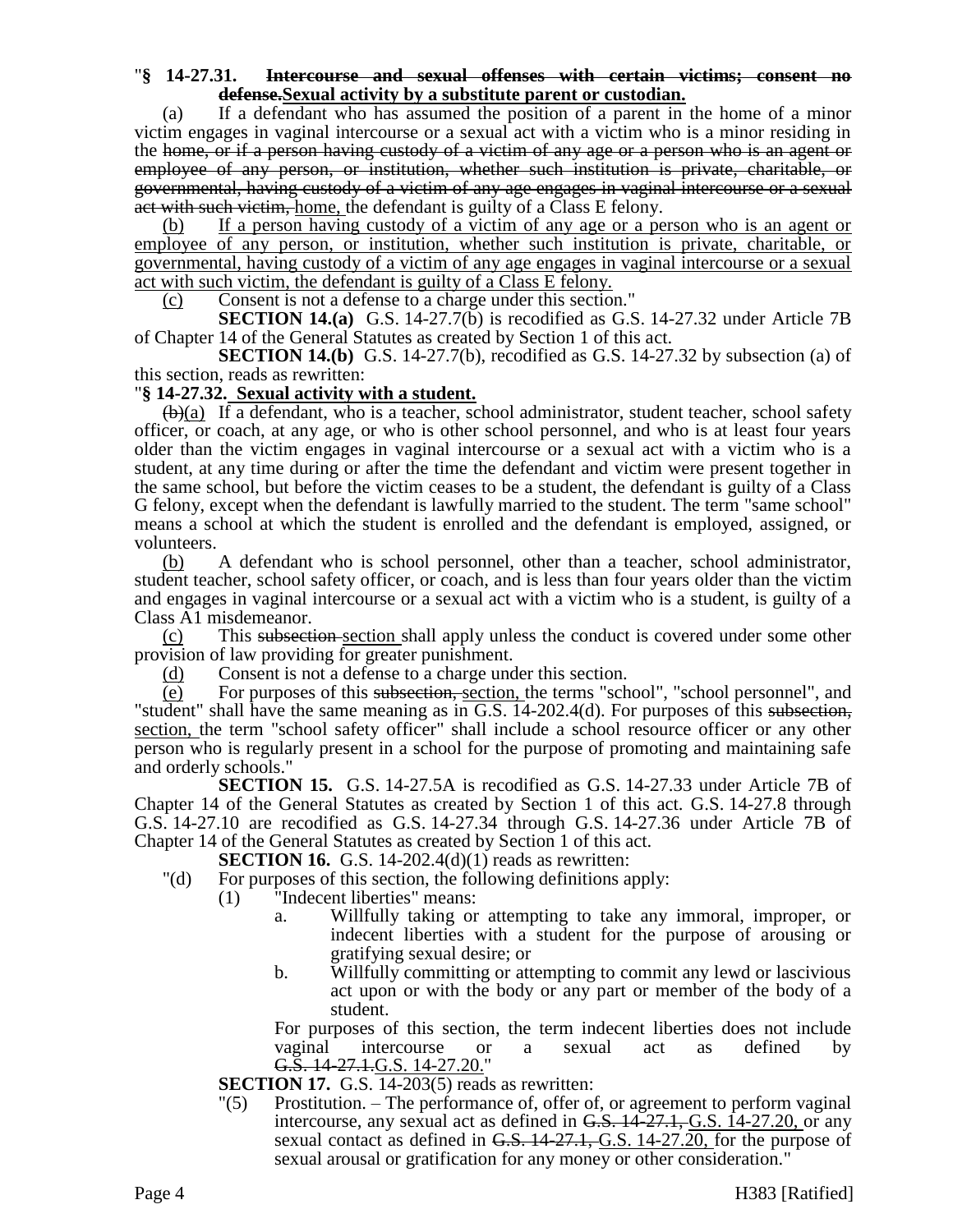**SECTION 18.** G.S. 14-205.2(a) reads as rewritten:

"(a) Any person who willfully performs any of the following acts with a person not his or her spouse commits the offense of patronizing a prostitute:

- (1) Engages in vaginal intercourse, any sexual act as defined in G.S. 14-27.1,G.S. 14-27.20, or any sexual contact as defined in G.S. 14-27.1, G.S. 14-27.20, for the purpose of sexual arousal or gratification with a prostitute.
- (2) Enters or remains in a place of prostitution with intent to engage in vaginal intercourse, any sexual act as defined in  $G.S. 14-27.1$ ,  $G.S. 14-27.20$ , or any sexual contact as defined in G.S. 14-27.1, G.S. 14-27.20, for the purpose of sexual arousal or gratification."
- **SECTION 19.** G.S. 15A-136 reads as rewritten:

# "**§ 15A-136. Venue for sexual offenses.**

If a person is transported by any means, with the intent to violate any of the provisions of Article  $7A$  of Chapter 14 ( $\frac{1}{2}$  +  $\frac{1}{27}$  +  $\frac{1}{27}$  +  $\frac{1}{27}$  +  $\frac{1}{27}$  +  $\frac{1}{27}$  +  $\frac{1}{27}$  +  $\frac{1}{27}$  +  $\frac{1}{27}$  +  $\frac{1}{27}$  +  $\frac{1}{27}$  +  $\frac{1}{27}$  +  $\frac{1}{27}$  +  $\frac{1}{27}$  +  $\frac{1}{27}$  + followed by actual violation thereof, the defendant may be tried in the county where transportation was offered, solicited, begun, continued or ended."

**SECTION 20.** G.S. 50-16.1A(3) reads as rewritten:

- "(3) "Marital misconduct" means any of the following acts that occur during the marriage and prior to or on the date of separation:
	- a. Illicit sexual behavior. For the purpose of this section, illicit sexual behavior means acts of sexual or deviate sexual intercourse, deviate sexual acts, or sexual acts defined in G.S. 14-27.1(4),G.S. 14-27.20(4), voluntarily engaged in by a spouse with someone other than the other spouse;
	- b. Involuntary separation of the spouses in consequence of a criminal act committed prior to the proceeding in which alimony is sought;
	- c. Abandonment of the other spouse;
	- d. Malicious turning out-of-doors of the other spouse;
	- e. Cruel or barbarous treatment endangering the life of the other spouse;
	- f. Indignities rendering the condition of the other spouse intolerable and life burdensome;
	- g. Reckless spending of the income of either party, or the destruction, waste, diversion, or concealment of assets;
	- h. Excessive use of alcohol or drugs so as to render the condition of the other spouse intolerable and life burdensome;
	- i. Willful failure to provide necessary subsistence according to one's means and condition so as to render the condition of the other spouse intolerable and life burdensome."

**SECTION 21.** G.S. 7B-101(1) reads as rewritten:

- "(1) Abused juveniles. Any juvenile less than 18 years of age whose parent, guardian, custodian, or caretaker:
	- a. Inflicts or allows to be inflicted upon the juvenile a serious physical injury by other than accidental means;
	- b. Creates or allows to be created a substantial risk of serious physical injury to the juvenile by other than accidental means;
	- c. Uses or allows to be used upon the juvenile cruel or grossly inappropriate procedures or cruel or grossly inappropriate devices to modify behavior;
	- d. Commits, permits, or encourages the commission of a violation of the following laws by, with, or upon the juvenile: first-degree rape, as provided in G.S. 14-27.2; rape of a child by an adult offender, as provided in G.S. 14-27.2A; second degree rape as provided in G.S. 14-27.3; first-degree sexual offense, as provided in G.S. 14-27.4; sexual offense with a child by an adult offender, as provided in G.S. 14-27.4A; second degree sexual offense, as provided in G.S. 14-27.5; sexual act by a custodian, as provided in G.S. 14-27.7; first-degree forcible rape, as provided in G.S. 14-27.21; second-degree forcible rape as provided in G.S. 14-27.22; statutory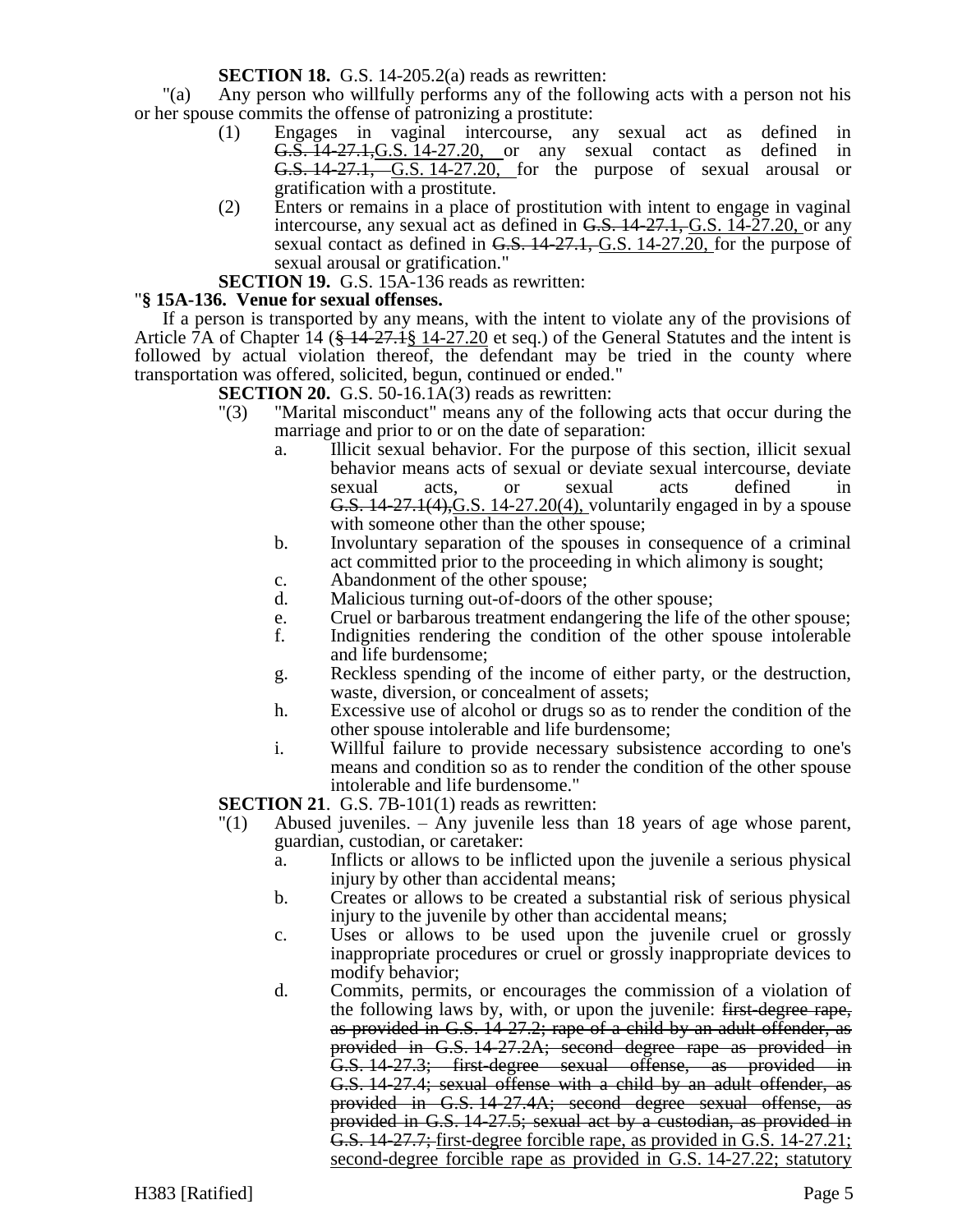rape of a child by an adult as provided in G.S. 14-27.23; first-degree statutory rape as provided in G.S. 14-27.24; first-degree forcible sex offense as provided in G.S. 14-27.26; second-degree forcible sex offense as provided in G.S. 14-27.27; statutory sexual offense with a child by an adult as provided in G.S. 14-27.28; first-degree statutory sexual offense as provided in G.S. 14-27.29; sexual activity by a substitute parent or custodian as provided in G.S. 14-27.31; sexual activity with a student as provided in G.S. 14-27.32; unlawful sale, surrender, or purchase of a minor, as provided in G.S. 14-43.14; crime against nature, as provided in G.S. 14-177; incest, as provided in G.S. 14-178; preparation of obscene photographs, slides, or motion pictures of the juvenile, as provided in G.S. 14-190.5; employing or permitting the juvenile to assist in a violation of the obscenity laws as provided in G.S. 14-190.6; dissemination of obscene material to the juvenile as provided in G.S. 14-190.7 and G.S. 14-190.8; displaying or disseminating material harmful to the juvenile as provided in G.S. 14-190.14 and G.S. 14-190.15; first and second degree sexual exploitation of the juvenile as provided in G.S. 14-190.16 and G.S. 14-190.17; promoting the prostitution of the juvenile as provided in G.S. 14-205.3(b); and taking indecent liberties with the juvenile, as provided in G.S. 14-202.1;

- e. Creates or allows to be created serious emotional damage to the juvenile; serious emotional damage is evidenced by a juvenile's severe anxiety, depression, withdrawal, or aggressive behavior toward himself or others;
- f. Encourages, directs, or approves of delinquent acts involving moral turpitude committed by the juvenile; or
- g. Commits or allows to be committed an offense under G.S. 14-43.11 (human trafficking), G.S. 14-43.12 (involuntary servitude), or G.S. 14-43.13 (sexual servitude) against the child."

**SECTION 22.** G.S. 7B-401.1(b) reads as rewritten:

- "(b) Parents. The juvenile's parent shall be a party unless one of the following applies:
	-
	- (1) The parent's rights have been terminated.<br>(2) The parent has relinguished the juvenile f The parent has relinquished the juvenile for adoption, unless the court orders that the parent be made a party.
	- (3) The parent has been convicted under  $G.S. 14-27.2$  or  $G.S. 14-27.3$ G.S. 14-27.21, G.S. 14-27.22, or G.S. 14-27.24 for an offense that resulted in the conception of the juvenile."

**SECTION 23.** G.S. 7B-1103(c) reads as rewritten:

"(c) No person whose actions resulted in a conviction under G.S. 14-27.2 or G.S. 14-27.3 G.S. 14-27.21, G.S. 14-27.22, or G.S. 14-27.24 and the conception of the juvenile may file a petition to terminate the parental rights of another with respect to that juvenile."

**SECTION 24.** G.S. 7B-1104(3) reads as rewritten:

"(3) The name and address of the parents of the juvenile. If the name or address of one or both parents is unknown to the petitioner or movant, the petitioner or movant shall set forth with particularity the petitioner's or movant's efforts to ascertain the identity or whereabouts of the parent or parents. The information may be contained in an affidavit attached to the petition or motion and incorporated therein by reference. A person whose actions resulted in a conviction under G.S. 14-27.2 or G.S. 14-27.3 G.S. 14-27.21, G.S. 14-27.22, or G.S. 14-27.24 and the conception of the juvenile need not be named in the petition."

**SECTION 25.** G.S. 7B-1602(a) reads as rewritten:

"(a) When a juvenile is committed to the Division for placement in a youth development center for an offense that would be first degree murder pursuant to G.S. 14-17, first-degree forcible rape pursuant to G.S. 14-27.2,G.S. 14-27.21, first-degree statutory rape pursuant to G.S. 14-27.24, or first-degree <u>forcible</u> sexual offense pursuant to G.S. 14-27.4G.S. 14-27.26, or first-degree statutory sexual offense pursuant to G.S. 14-27.29 if committed by an adult,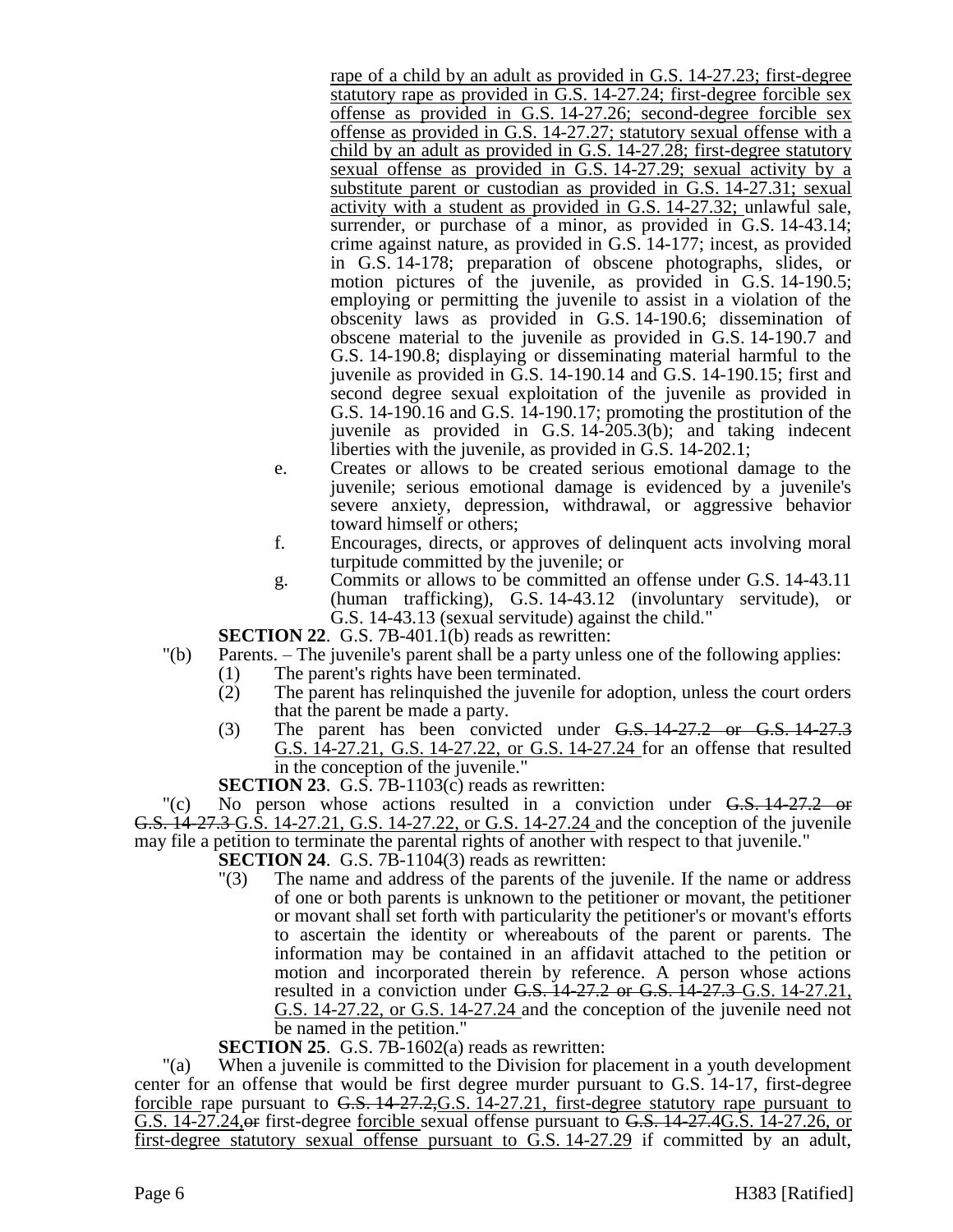jurisdiction shall continue until terminated by order of the court or until the juvenile reaches the age of 21 years, whichever occurs first."

**SECTION 26**. G.S. 7B-2509 reads as rewritten:

#### "**§ 7B-2509. Registration of certain delinquent juveniles.**

In any case in which a juvenile, who was at least 11 years of age at the time of the offense, is adjudicated delinquent for committing a violation of  $G.S. 14-27.2$  (first-degree rape), G.S. 14-27.3 (second degree rape), G.S. 14-27.4 (first-degree sexual offense), G.S. 14-27.5 (second degree sexual offense), or G.S. 14-27.6 (attempted rape or sexual offense), G.S. 14-27.21 (first-degree forcible rape), G.S. 14-27.22 (second-degree forcible rape), G.S. 14-27.24 (first-degree statutory rape), G.S. 14-27.26 (first-degree forcible sexual offense), G.S. 14-27.27 (second-degree forcible sexual offense), or G.S. 14-27.29 (first-degree statutory sexual offense), the judge, upon a finding that the juvenile is a danger to the community, may order that the juvenile register in accordance with Part 4 of Article 27A of Chapter 14 of the General Statutes."

**SECTION 27.** G.S. 7B-2513(a)(1) reads as rewritten:

- "(1) The twenty-first birthday of the juvenile if the juvenile has been committed to the Division for an offense that would be first-degree murder pursuant to G.S. 14-17, first-degree forcible rape pursuant to G.S. 14-27.2,G.S. 14-27.21, first-degree statutory rape pursuant to G.S. 14-27.24, or first-degree forcible sexual offense pursuant to G.S. 14-27.4G.S. 14-27.26, or first-degree statutory sexual offense pursuant to G.S. 14-27.29 if committed by an adult;"
- **SECTION 28.** G.S. 7B-2514(c)(2) reads as rewritten:
- "(2) The juvenile's twenty-first birthday if the juvenile has been committed to the Division for an offense that would be first-degree murder pursuant to G.S. 14-17, first-degree forcible rape pursuant to G.S. 14-17, first-degree forcible rape pursuant to G.S. 14-27.2,G.S. 14-27.21, first-degree statutory rape pursuant to G.S. 14-27.24, or first-degree <u>forcible</u> sexual offense pursuant to G.S. 14-27.4G.S. 14-27.26, or first-degree statutory sexual offense pursuant to G.S. 14-27.29 if committed by an adult."

**SECTION 29.** G.S. 7B-2516(c)(1) reads as rewritten:

"(1) The juvenile's twenty-first birthday if the juvenile has been committed to the Division for an offense that would be first-degree murder pursuant to G.S. 14-17, first-degree forcible rape pursuant to G.S. 14-27.2, G.S. 14-27.21, first-degree statutory rape pursuant to G.S. 14-27.24, or first-degree <u>forcible sexual</u> offense pursuant to G.S. 14-27.4G.S. 14-27.26, or first-degree statutory sexual offense pursuant to G.S. 14-27.29 if committed by an adult."

**SECTION 30.** G.S. 7B-2600(c) reads as rewritten:

"(c) In any case where the court finds the juvenile to be delinquent or undisciplined, the jurisdiction of the court to modify any order or disposition made in the case shall continue (i) during the minority of the juvenile, (ii) until the juvenile reaches the age of 19 years if the juvenile has been adjudicated delinquent and committed to the Division for an offense that would be a Class B1, B2, C, D, or E felony if committed by an adult, other than an offense set forth in G.S. 7B-1602(a), (iii) until the juvenile reaches the age of 21 years if the juvenile has been adjudicated delinquent and committed for an offense that would be first-degree murder pursuant to G.S. 14-17, first-degree <u>forcible r</u>ape pursuant to G.S. 14-27.2, G.S. 14-27.21, first-degree statutory rape pursuant to G.S. 14-27.24, or first-degree <u>forcible</u> sexual offense pursuant to G.S. 14-27.4G.S. 14-27.26, or first-degree statutory sexual offense pursuant to G.S. 14-27.29 if committed by an adult, or (iv) until terminated by order of the court."

**SECTION 31.** G.S. 8-53.12(a)(7) reads as rewritten:

- "(7) Sexual assault. Any alleged violation of G.S.  $14-27.2$ ,  $14-27.3$ ,  $14-27.4$ , 14-27.5, 14-27.7, 14-27.7A, G.S. 14-27.21, 14-27.22, 14-27.24, 14-27.25, 14-27.26, 14-27.27, 14-27.29, 14-27.30, 14-27.31, 14-27.32, or 14-202.1, whether or not a civil or criminal action arises as a result of the alleged violation."
- **SECTION 32.** G.S. 14-208.6(5) reads as rewritten:
- "(5) "Sexually violent offense" means a violation of <del>G.S. 14 27.2 (first degree</del> rape), G.S. 14-27.2A (rape of a child; adult offender), G.S. 14-27.3 (second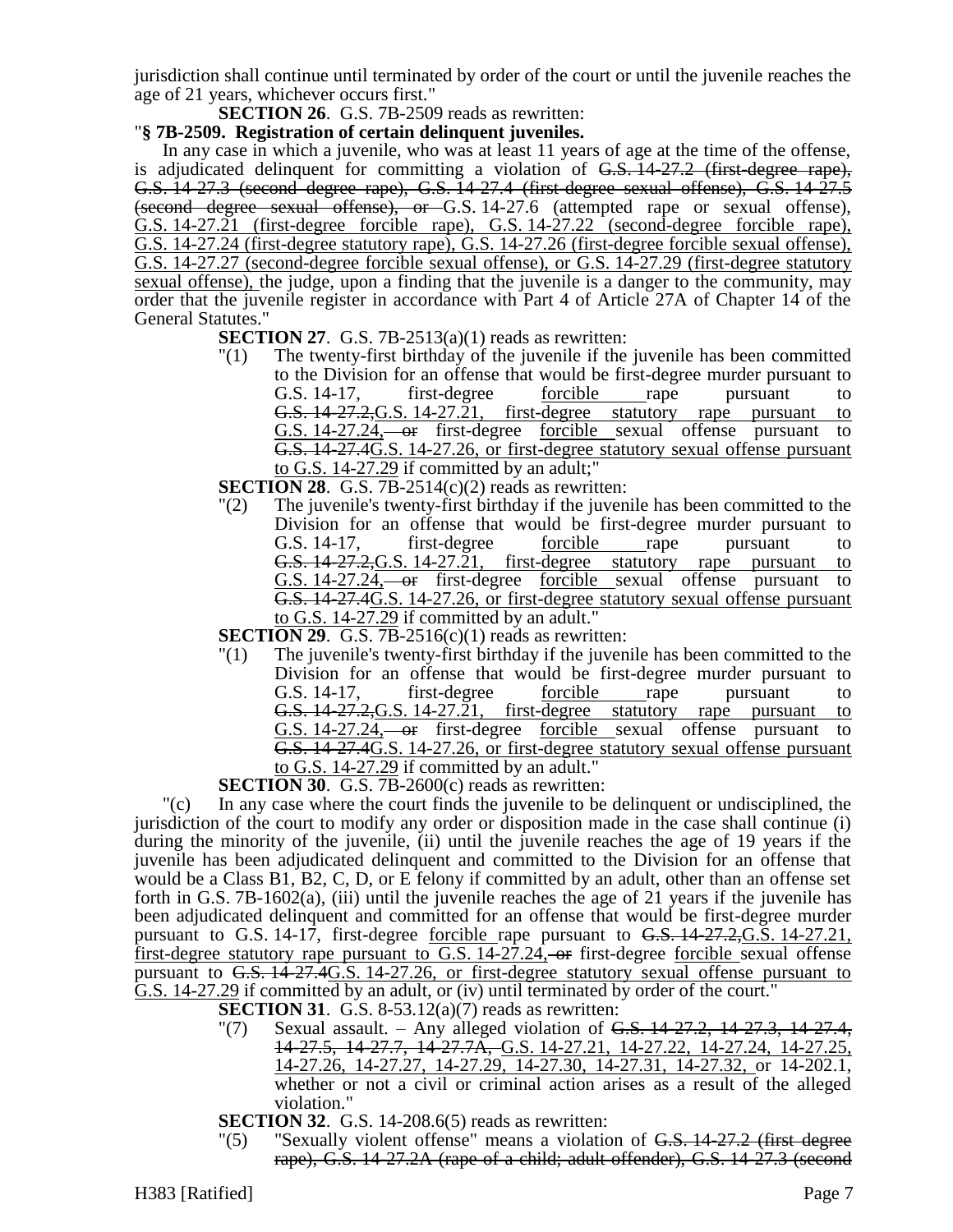degree rape), G.S. 14-27.4 (first degree sexual offense), G.S. 14-27.4A (sex offense with a child; adult offender), G.S. 14-27.5 (second degree sexual offense), G.S. 14-27.5A (sexual battery), former G.S. 14-27.6 (attempted rape or sexual offense), G.S. 14-27.7 (intercourse and sexual offense with certain victims), G.S. 14-27.7A(a) (statutory rape or sexual offense of person who is 13-, 14-, or 15-years-old where the defendant is at least six years older), G.S. 14-27.21 (first-degree forcible rape), G.S. 14-27.22 (second-degree forcible rape), G.S. 14-27.23 (statutory rape of a child by an adult), G.S. 14-27.25(a) (statutory rape of a person who is 15 years of age or younger where the defendant is at least six years older), G.S. 14-27.26 (first-degree forcible sexual offense), G.S. 14-27.27 (second-degree forcible sexual offense), G.S. 14-27.28 (statutory sexual offense with a child by an adult), G.S. 14-27.29 (first-degree statutory sexual offense), G.S. 14-27.30(a) (statutory sexual offense with a person who is 15 years of age or younger where the defendant is at least six years older), G.S. 14-27.31 (sexual activity by a substitute parent or custodian), G.S. 14-27.32 (sexual activity with a student), G.S. 14-27.33 (sexual battery), G.S. 14-43.11 (human trafficking) if (i) the offense is committed against a minor who is less than 18 years of age or (ii) the offense is committed against any person with the intent that they be held in sexual servitude, G.S. 14-43.13 (subjecting or maintaining a person for sexual servitude), G.S. 14-178 (incest between near relatives), G.S. 14-190.6 (employing or permitting minor to assist in offenses against public morality and decency), G.S. 14-190.9(a1) (felonious indecent exposure), G.S. 14-190.16 (first degree sexual exploitation of a minor), G.S. 14-190.17 (second degree sexual exploitation of a minor), G.S. 14-190.17A (third degree sexual exploitation of a minor), G.S. 14-202.1 (taking indecent liberties with children), G.S. 14-202.3 (Solicitation of child by computer or certain other electronic devices to commit an unlawful sex act), G.S. 14-202.4(a) (taking indecent liberties with a student), G.S. 14-205.2(c) or (d) (patronizing a prostitute who is a minor or a mentally disabled person), G.S. 14-205.3(b) (promoting prostitution of a minor or a mentally disabled person), G.S. 14-318.4(a1) (parent or caretaker commit or permit act of prostitution with or by a juvenile), or G.S. 14-318.4(a2) (commission or allowing of sexual act upon a juvenile by parent or guardian). The term also includes the following: a solicitation or conspiracy to commit any of these offenses; aiding and abetting any of these offenses."

**SECTION 33**. G.S. 14-208.26(a) reads as rewritten:

"Part 4. Registration of Certain Juveniles Adjudicated for Committing Certain Offenses.

#### "**§ 14-208.26. Registration of certain juveniles adjudicated delinquent for committing certain offenses.**

"(a) When a juvenile is adjudicated delinquent for a violation of G.S. 14-27.2 (first degree rape), G.S. 14-27.3 (second degree rape), G.S. 14-27.4 (first degree sexual offense), G.S. 14-27.5 (second degree sexual offense), or former G.S. 14-27.6 (attempted rape or sexual offense), G.S. 14-27.21 (first-degree forcible rape), G.S. 14-27.22 (second-degree forcible rape), G.S. 14-27.24 (first-degree statutory rape), G.S. 14-27.26 (first-degree forcible sexual offense), G.S. 14-27.27 (second-degree forcible sexual offense), or G.S. 14-27.29 (first-degree statutory sexual offense), and the juvenile was at least eleven years of age at the time of the commission of the offense, the court shall consider whether the juvenile is a danger to the community. If the court finds that the juvenile is a danger to the community, then the court shall consider whether the juvenile should be required to register with the county sheriff in accordance with this Part. The determination as to whether the juvenile is a danger to the community and whether the juvenile shall be ordered to register shall be made by the presiding judge at the dispositional hearing. If the judge rules that the juvenile is a danger to the community and that the juvenile shall register, then an order shall be entered requiring the juvenile to register. The court's findings regarding whether the juvenile is a danger to the community and whether the juvenile shall register shall be entered into the court record. No juvenile may be required to register under this Part unless the court first finds that the juvenile is a danger to the community.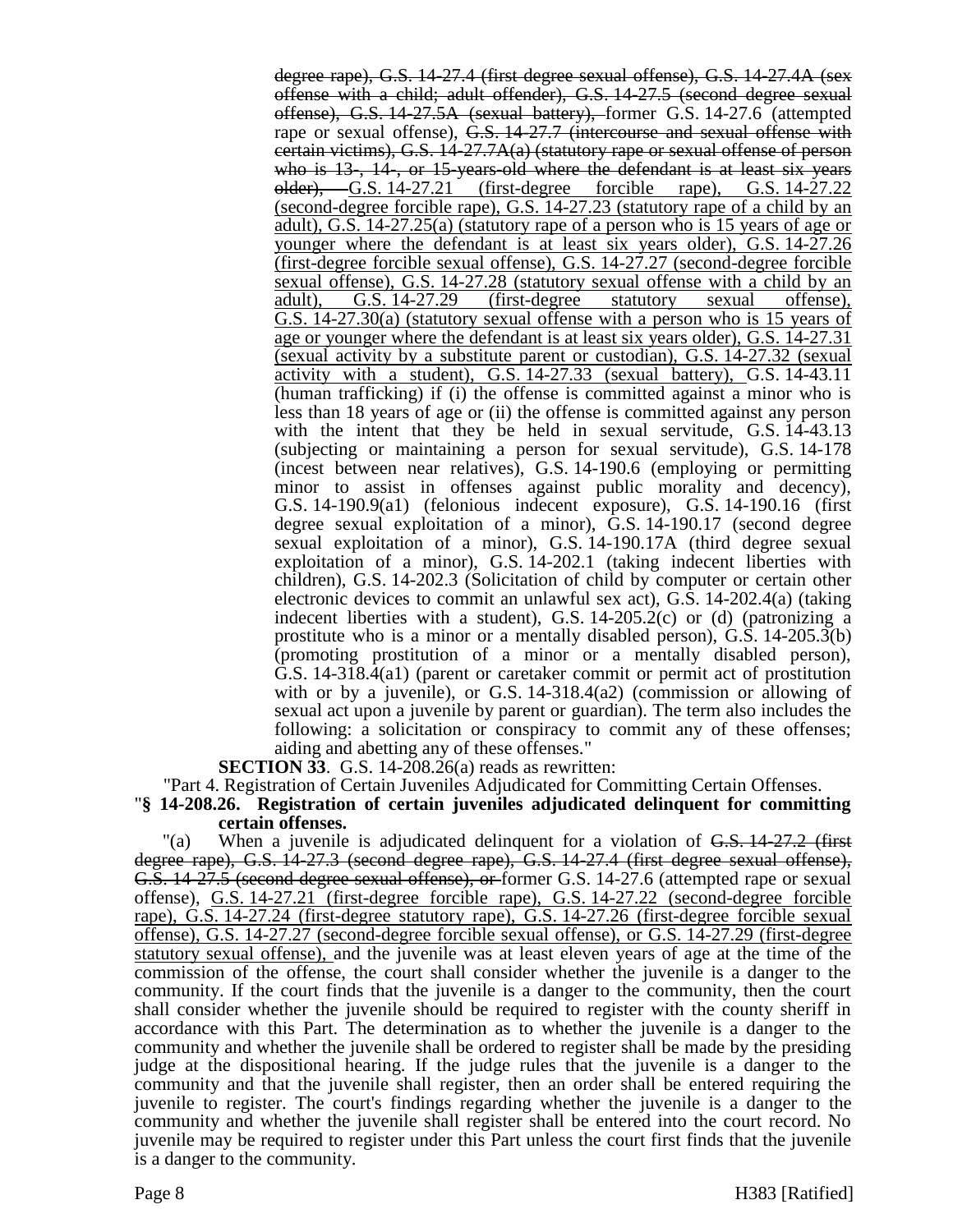A juvenile ordered to register under this Part shall register and maintain that registration as provided by this Part."

- **SECTION 34.** G.S. 48-3-603(a)(9) reads as rewritten:
- $\degree$ (9) An individual whose actions resulted in a conviction under G.S. 14-27.2, G.S. 14-27.2A, or G.S. 14-27.3 G.S. 14-27.21, G.S. 14-27.22, G.S. 14-27.23, or G.S. 14-27.24 and the conception of the minor to be adopted."

**SECTION 35**. G.S. 50-13.1(a) reads as rewritten:

"(a) Any parent, relative, or other person, agency, organization or institution claiming the right to custody of a minor child may institute an action or proceeding for the custody of such child, as hereinafter provided. Any person whose actions resulted in a conviction under G.S. 14-27.2, G.S. 14-27.2A, or G.S. 14-27.3 G.S. 14-27.21, G.S. 14-27.22, G.S. 14-27.23, or G.S. 14-27.24 and the conception of the minor child may not claim the right to custody of that minor child. Unless a contrary intent is clear, the word "custody" shall be deemed to include custody or visitation or both."

**SECTION 36.** G.S. 50B-1(a)(3) reads as rewritten:

"(3) Committing any act defined in  $\overline{G.S. 14-27.2}$ G.S. 14-27.21 through G.S. 14-27.7.G.S. 14-27.33."

**SECTION 37.** G.S. 90-171.38(b) reads as rewritten:

"(b) Any individual, organization, association, corporation, or institution may establish a program for the purpose of training or educating any registered nurse licensed under G.S. 90-171.30, 90-171.32, or 90-171.33 in the skills, procedures, and techniques necessary to conduct examinations for the purpose of collecting evidence from the victims of first-degree rape as defined in G.S. 14-27.2, second-degree rape as defined in G.S. 14-27.3, statutory rape as defined in G.S. 14-27.7A, first-degree sexual offense as defined in G.S. 14-27.4, second-degree sexual offense as defined in G.S. 14-27.5 or attempted first-degree or second-degree rape or attempted first-degree or second-degree sexual offense. first-degree forcible rape as defined in G.S. 14-27.21, second-degree forcible rape as defined in G.S. 14-27.22, statutory rape of a child by an adult as defined in G.S. 14-27.23, first-degree statutory rape as defined in G.S. 14-27.24, statutory rape of a person who is 15 years of age or younger as defined in G.S. 14-27.25, first-degree forcible sexual offense as defined in G.S. 14-27.26, second-degree forcible sexual offense as defined in G.S. 14-27.27, statutory sexual offense with a child by an adult as defined in G.S. 14-27.28, first-degree statutory sexual offense as defined in G.S. 14-27.29, statutory sexual offense with a person who is 15 years of age or younger as defined in G.S. 14-27.30, attempted first-degree or second-degree forcible rape, attempted first-degree statutory rape, attempted first-degree or second-degree forcible sexual offense, or attempted first-degree statutory sexual offense. The Board, pursuant to G.S. 90-171.23(b)(14), shall establish, revise, or repeal standards for any such program. Any individual, organization, association, corporation, or institution which desires to establish a program under this subsection shall apply to the Board and submit satisfactory evidence that it will meet the standards prescribed by the Board."

**SECTION 38.** G.S. 143B-1200(i)(3) reads as rewritten:

- $\Gamma(3)$  Sexual assault. Any of the following crimes:
	- a. First-degree rape as defined in G.S. 14-27.2.
	- b. Second degree rape as defined in G.S. 14-27.3.
	- c. First-degree sexual offense as defined in G.S. 14-27.4.
	- d. Second degree sexual offense as defined in G.S. 14-27.5.
	- e. Statutory rape as defined in G.S. 14-27.7A.
	- a. First-degree forcible rape as defined in G.S. 14-27.21.
	- b. Second-degree forcible rape as defined in G.S. 14-27.22.
	- c. First-degree statutory rape as defined in G.S. 14-27.24.
	- d. Statutory rape of a person who is 15 years of age or younger as defined in G.S. 14-27.25.
	- e. First-degree forcible sexual offense as defined in G.S. 14-27.26.<br><u>f.</u> Second-degree forcible sexual offense as defined in G.S. 14-27.
	- Second-degree forcible sexual offense as defined in G.S. 14-27.27.
	- g. First-degree statutory sexual offense as defined in G.S. 14-27.29.<br>h. Statutory sexual offense with a person who is 15 years of age
	- Statutory sexual offense with a person who is 15 years of age or younger as defined in G.S. 14-27.30."

**SECTION 39**. G.S. 14-401.16(c) reads as rewritten: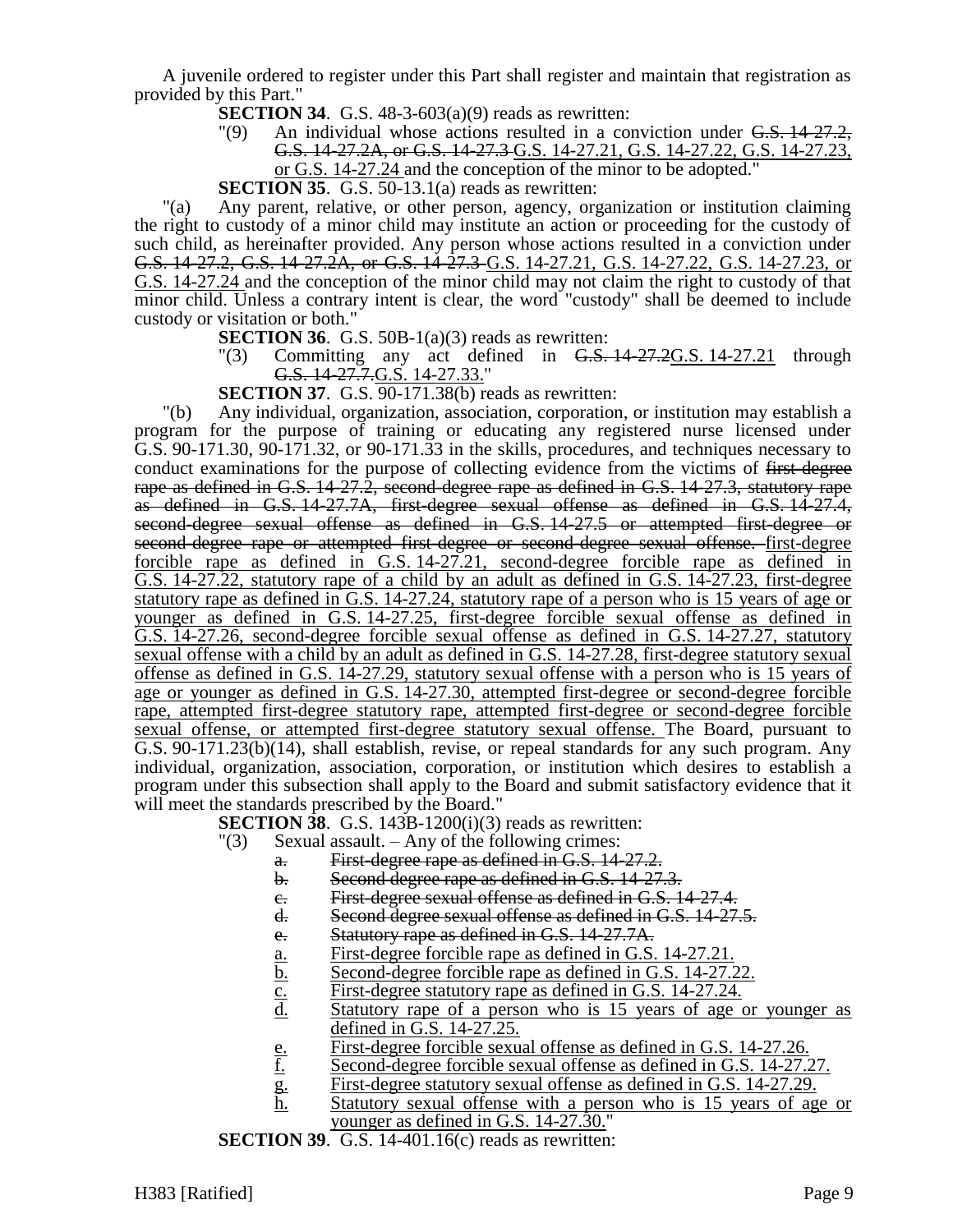"(c) A violation of this section is a Class H felony. However, if a person violates this section with the intent of committing an offense under G.S. 14-27.3G.S. 14-27.22 or G.S. 14-27.5,G.S. 14-27.27, the violation is a Class G felony."

**SECTION 40**. G.S. 14-208.40(a)(3) reads as rewritten:

"(3) Any offender who is convicted of  $\overline{G.S. 14-27.2AG.S. 14-27.23}$  or G.S. 14-27.4A,G.S. 14-27.28, who shall be enrolled in the satellite-based monitoring program for the offender's natural life upon termination of the offender's active punishment."

**SECTION 41**. G.S. 14-208.40A reads as rewritten:

### "**§ 14-208.40A. Determination of satellite-based monitoring requirement by court.**

(a) When an offender is convicted of a reportable conviction as defined by G.S. 14-208.6(4), during the sentencing phase, the district attorney shall present to the court any evidence that (i) the offender has been classified as a sexually violent predator pursuant to G.S. 14-208.20, (ii) the offender is a recidivist, (iii) the conviction offense was an aggravated offense, (iv) the conviction offense was a violation of  $G.S. 14-27.2AG.S. 14-27.23$  or G.S. 14-27.4A,G.S. 14-27.28, or (v) the offense involved the physical, mental, or sexual abuse of a minor. The district attorney shall have no discretion to withhold any evidence required to be submitted to the court pursuant to this subsection.

The offender shall be allowed to present to the court any evidence that the district attorney's evidence is not correct.

(b) After receipt of the evidence from the parties, the court shall determine whether the offender's conviction places the offender in one of the categories described in G.S. 14-208.40(a), and if so, shall make a finding of fact of that determination, specifying whether (i) the offender has been classified as a sexually violent predator pursuant to G.S. 14-208.20, (ii) the offender is a recidivist, (iii) the conviction offense was an aggravated offense, (iv) the conviction of ense was a violation of  $\overline{G.S. 14-27.2AG.S. 14-27.23}$  or G.S. 14-27.4A,G.S. 14-27.28, or (v) the offense involved the physical, mental, or sexual abuse of a minor.

(c) If the court finds that the offender has been classified as a sexually violent predator, is a recidivist, has committed an aggravated offense, or was convicted of G.S. 14-27.2AG.S. 14-27.23 or G.S. 14-27.4A,G.S. 14-27.28, the court shall order the offender to enroll in a satellite-based monitoring program for life.

(d) If the court finds that the offender committed an offense that involved the physical, mental, or sexual abuse of a minor, that the offense is not an aggravated offense or a violation of G.S. 14-27.2AG.S. 14-27.23 or G.S. 14-27.4AG.S. 14-27.28 and the offender is not a recidivist, the court shall order that the Division of Adult Correction do a risk assessment of the offender. The Division of Adult Correction shall have a minimum of 30 days, but not more than 60 days, to complete the risk assessment of the offender and report the results to the court.

(e) Upon receipt of a risk assessment from the Division of Adult Correction pursuant to subsection (d) of this section, the court shall determine whether, based on the Division of Adult Correction's risk assessment, the offender requires the highest possible level of supervision and monitoring. If the court determines that the offender does require the highest possible level of supervision and monitoring, the court shall order the offender to enroll in a satellite-based monitoring program for a period of time to be specified by the court."

**SECTION 42**. G.S. 14-208.40B(c) reads as rewritten:

"(c) At the hearing, the court shall determine if the offender falls into one of the categories described in G.S. 14-208.40(a). The court shall hold the hearing and make findings of fact pursuant to G.S. 14-208.40A.

If the court finds that (i) the offender has been classified as a sexually violent predator pursuant to G.S. 14-208.20, (ii) the offender is a recidivist, (iii) the conviction offense was an aggravated offense, or (iv) the conviction offense was a violation of G.S. 14-27.2AG.S. 14-27.23 or G.S. 14-27.4A,G.S. 14-27.4A, the court shall order the offender to enroll in satellite-based monitoring for life.

If the court finds that the offender committed an offense that involved the physical, mental, or sexual abuse of a minor, that the offense is not an aggravated offense or a violation of **G.S. 14-27.2AG.S. 14-27.23** or **G.S. 14-27.4A, <u>G.S.</u> 14-27.28**, and the offender is not a recidivist, the court shall order that the Division of Adult Correction do a risk assessment of the offender. The Division of Adult Correction shall have a minimum of 30 days, but not more than 60 days, to complete the risk assessment of the offender and report the results to the court. The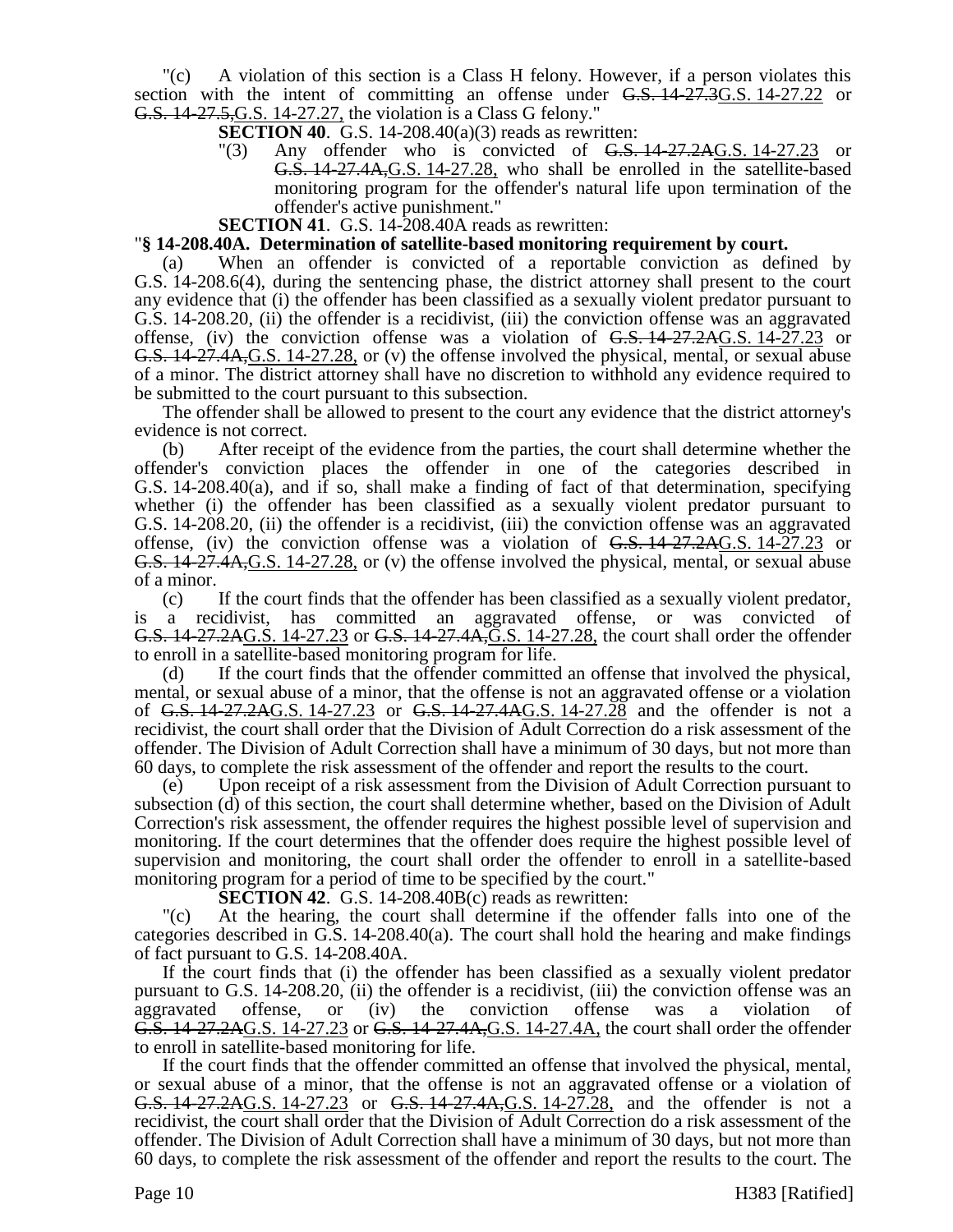Division of Adult Correction may use a risk assessment of the offender done within six months of the date of the hearing.

Upon receipt of a risk assessment from the Division of Adult Correction, the court shall determine whether, based on the Division of Adult Correction's risk assessment, the offender requires the highest possible level of supervision and monitoring. If the court determines that the offender does require the highest possible level of supervision and monitoring, the court shall order the offender to enroll in a satellite-based monitoring program for a period of time to be specified by the court."

- **SECTION 43.** G.S. 15A-145.5(a)(4) reads as rewritten:
- "(4) Any of the following sex-related or stalking offenses: G.S.  $14-27.7A(b)$ , G.S.  $14-27.25(b)$ ,  $14-27.30(b)$ ,  $14-190.7$ ,  $14-190.8$ , 14-190.9, 14-202, 14-208.11A, 14-208.18, 14-277.3, 14-277.3A, 14-321.1." **SECTION 44.** G.S. 15A-145.4(5) reads as rewritten:
- "(5) Any felony offense under the following sex-related or stalking offenses: G.S.  $14-27.7A(b)$ , G.S.  $14-27.25(b)$ ,  $14-27.30(b)$ ,  $14-190.7$ ,  $14-190.8$ , 14-202, 14-208.11A, 14-208.18, 14-277.3, 14-277.3A, 14-321.1."
- **SECTION 45**. G.S. 90-210.25B(b) reads as rewritten:

"(b) For purposes of this Article, the term "sexual offense against a minor" means a conviction of any of the following offenses:  $G.S. 14-27.4A(a)$  (sex offense with a child; adult offender), G.S. 14-27.7A (statutory rape or sexual offense of person who is 13, 14, or 15 years old where the defendant is at least six years older),G.S. 14-27.23 (statutory rape of a child by an adult), G.S. 14-27.25(a) (statutory rape of a person who is 15 years of age or younger where the defendant is at least six years older), G.S. 14-27.28 (statutory sexual offense with a child by an adult), G.S. 14-27.30 (statutory sexual offense with a person who is 15 years of age or younger where the defendant is at least six years older), G.S. 14-190.16 (first-degree sexual exploitation of a minor), G.S. 14-190.17 (second degree sexual exploitation of a minor), G.S. 14-190.17A (third degree sexual exploitation of a minor), G.S. 14-190.18 (promoting prostitution of a minor), G.S. 14-190.19 (participating in prostitution of a minor), G.S. 14-202.1 (taking indecent liberties with children), G.S. 14-202.3 (solicitation of child by computer or certain other electronic devices to commit an unlawful sex act), G.S. 14-202.4(a) (taking indecent liberties with a student), G.S. 14-318.4(a1) (parent or caretaker commit or permit act of prostitution with or by a juvenile), or G.S. 14-318.4(a2) (commission or allowing of sexual act upon a juvenile by parent or guardian). The term shall also include a conviction of the following: any attempt, solicitation, or conspiracy to commit any of these offenses or any aiding and abetting any of these offenses. The term shall also include a conviction in another jurisdiction for an offense which if committed in this State has the same or substantially similar elements to an offense against a minor as defined by this section."

**SECTION 46.** G.S. 15A-290(c)(1) reads as rewritten:

 $\langle 1 \rangle$  Any felony offense against a minor, including any violation of G.S. 14-27.7 (Intercourse and sexual offenses with certain victims; consent no defense), G.S. 14-27.31 (Sexual activity by a substitute parent or custodian), G.S. 14-27.32 (Sexual activity with a student), G.S. 14-41 (Abduction of children), G.S. 14-43.11 (Human trafficking), G.S. 14-43.12 (Involuntary servitude), G.S. 14-43.13 (Sexual servitude), G.S. 14-190.16 (First degree sexual exploitation of a minor), G.S. 14-190.17 (Second degree sexual exploitation of a minor), G.S. 14-202.1 (Taking indecent liberties with children), G.S. 14-205.2(c) or (d) (Patronizing a prostitute who is a minor or a mentally disabled person), or G.S. 14-205.3(b) (Promoting prostitution of a minor or a mentally disabled person)."

**SECTION 47.** The Revisor of Statutes may correct statutory references, as required by this act, throughout the General Statutes. In making the changes authorized by this act, the Revisor may also adjust the order of lists of multiple statutes to maintain statutory order, correct terms, make conforming changes to catch lines and references to catch lines, and adjust subject and verb agreement and the placement of conjunctions.